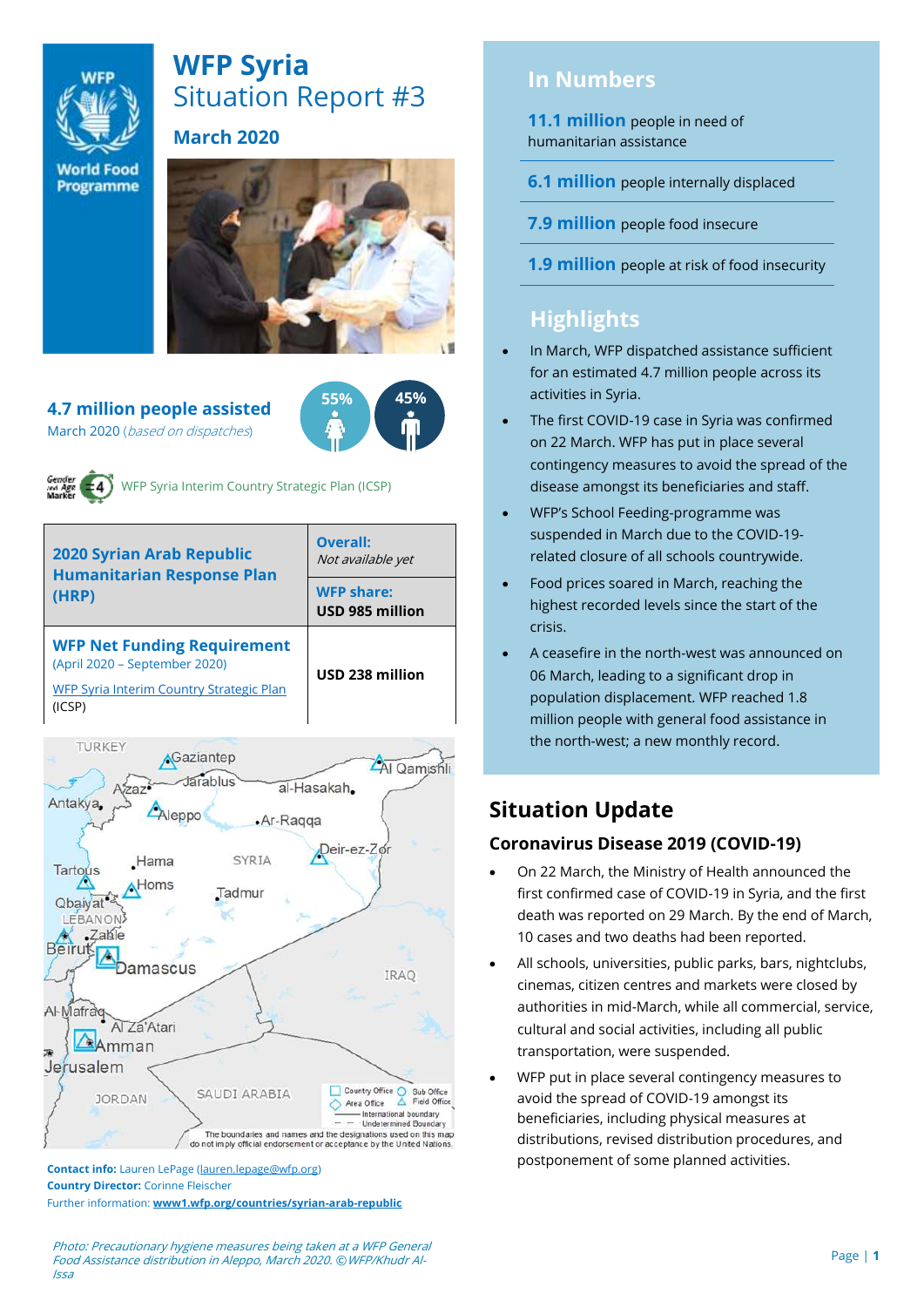• Transportation of food products and medical supplies including crossborder traffic, is exempted from the countywide transportation lockdown implemented by authorities. As such, WFP's supply chain remains operational without significant delays.

### **Economic Situation**

- The dramatic devaluation of the Syrian pound continued in March, with the unofficial exchange reaching SYP 1,325/USD 1; the lowest ever recorded.
- The price of the WFP national average food basket increased by 18 percent between over the second half of March alone (since COVID-19 lockdown regulations were announced), and has by now increased by 84 percent compared to March 2019 levels. By the end of March, food prices were at the highest levels recorded since the start of the crisis.

## **North-Western Syria**

- A ceasefire agreement in north-western Syria was announced by Turkish and Russian authorities on 06 March, leading to a halt to airstrikes and significantly reduced rates of population displacement. [As of 22](https://www.humanitarianresponse.info/sites/www.humanitarianresponse.info/files/documents/files/idp_map_22-03-2020.pdf)  [March,](https://www.humanitarianresponse.info/sites/www.humanitarianresponse.info/files/documents/files/idp_map_22-03-2020.pdf) the UNHCR-led Camp Coordination and Camp Management (CCCM) Cluster reported more than 939,000 people displaced since 01 December 2019.
- WFP assisted 83,100 newly displaced people with emergency ready-to-eat rations (RTEs) in north-western Syria in March, significantly down from February as population displacement dropped dramatically following the 06 March ceasefire.
- WFP reached 1.8 million people under the March GFA cycle; for the second consecutive month, a new record for the number of people reached in a single month in north-western Syria.

### **North-Eastern Syria**

- Kurdish authorities announced a curfew across northeastern Syria on 23 March related to the COVID-19 pandemic.
- Clashes were reported between Kurdish-led and Turkish-backed forces in several areas of Al-Hasakeh and Ar-Raqqa governorates in March, including areas of Tell Tamer, Ras al-Ayn, Tell Abyad and Ayn Issa.
- Multiple attacks by suspected Islamic State of Iraq and the Levant (ISIL) sleeper cells were reported in and around Ar-Raqqa city in March. This is in line with a steady uptick in such events that has been noted in recent months.
- WFP dispatched food assistance sufficient for some 957,000 people across the north-eastern governorates of Al-Hasakeh, Ar-Raqqa and Deir Ezzor in March, including the assistance provided in the Al-Hol, Areesha, Roj, Twehinia, Abu Khashab and Mahmoudli IDP camps.

## **Southern Syria**

- On 18 March, shelling by government forces was reported in Jilin, southern Dar'a governorate. Clashes reportedly erupted between non-state armed groups and government forces resulting in the five casualties among the armed groups. WFP reached Jilin and the surrounding areas on 15 and 16 March with GFA to some 13,500 people.
- WFP dispatched food assistance sufficient for some 1.2 million people across the southern governorates of Dar'a, Damascus, Rural Damascus, As-Sweida, and Quneitra in March.

## **WFP Response**

- WFP dispatched humanitarian assistance sufficient for an estimated 4.7 million people across all its activities in Syria in March.
- A total of USD 3.1 million in cash-based transfers (CBT) was distributed to 146,100 beneficiaries across three activities: Nutrition (Malnutrition prevention - support to pregnant and lactating women and girls), Livelihoods and Resilience, and School Feeding (support to out-ofschool children).

#### **General Food Assistance Programme**

- In March, WFP dispatched general food assistance (GFA) sufficient for some 4.5 million people across all 14 Syrian governorates.
- Cross-border deliveries from Turkey under [UN Security](https://undocs.org/S/RES/2165(2014))  [Council Resolution 2165](https://undocs.org/S/RES/2165(2014)) (2014, extended under [Resolution 2504](https://undocs.org/S/RES/2504(2020)) in January 2020), accounted for 27 percent of the total WFP general food assistance dispatched. This includes food rations for some 1.2 million people in opposition-held Idlib governorate and opposition-held areas of Aleppo governorate inaccessible from inside Syria.

#### **Livelihood and Resilience Programme**

In March, WFP reached some 75,600 people under its livelihood and resilience projects across Rural Damascus, Aleppo, Dar'a, As-Sweida, Quneitra, Homs, Hama, Qamishli, Al-Hasakeh, Tartous, and Lattakia governorates.

#### **School Feeding Programme**

- As a result of the closure of all schools to curb the spread of COVID-19, WFP's School Feeding-programme was suspended in mid-March, affecting the provision of assistance to more than one million children.
- Ahead of the school closures, WFP reached a total of 286,000 children under the School Feeding activity in March: